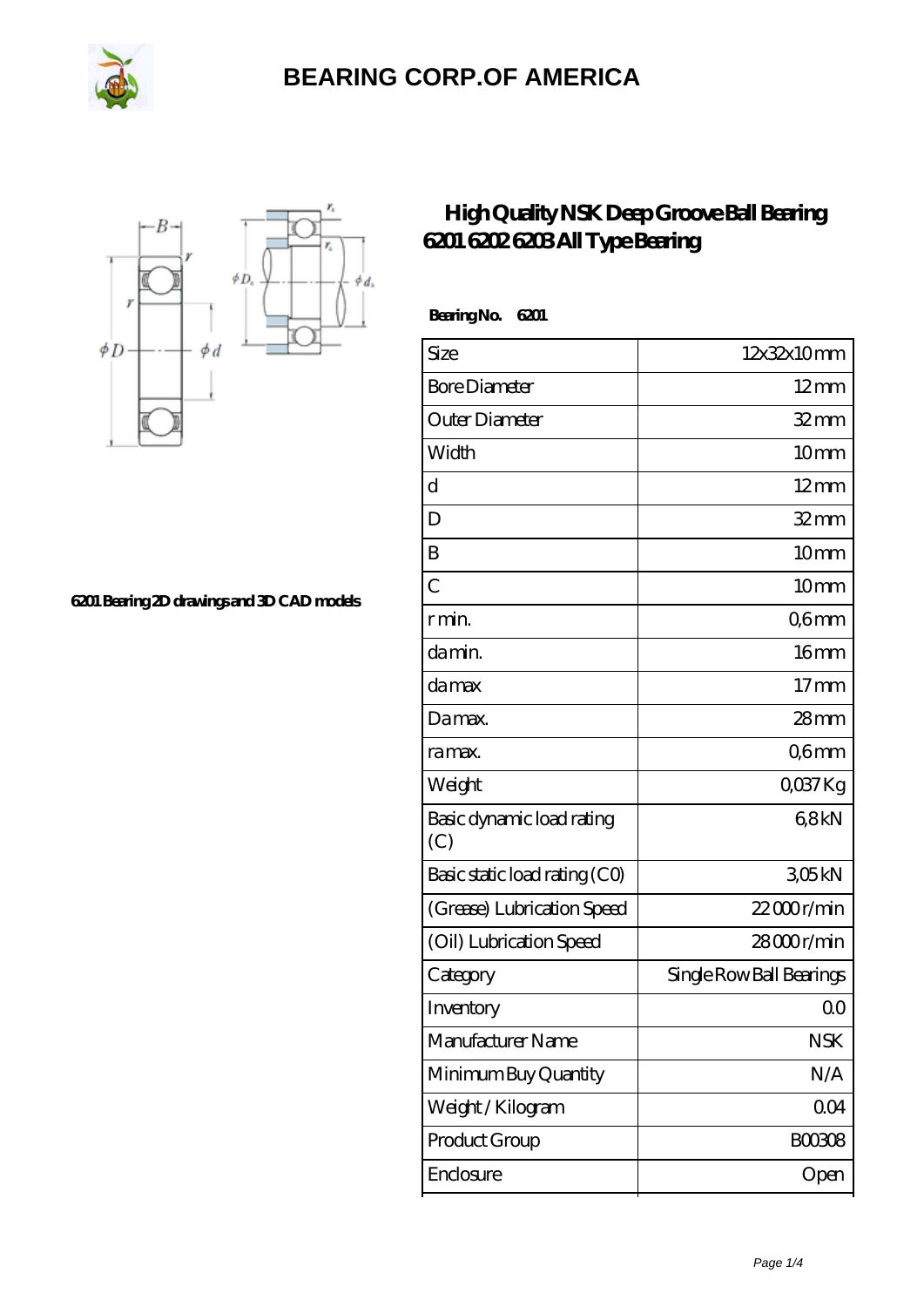

## **[BEARING CORP.OF AMERICA](https://www.freshmxnfood.com)**

| Precision Class                    | ABEC 1   ISO PO                                                                                                                                                             |
|------------------------------------|-----------------------------------------------------------------------------------------------------------------------------------------------------------------------------|
| Maximum Capacity / Filling<br>Slot | No                                                                                                                                                                          |
| Rolling Element                    | <b>Ball Bearing</b>                                                                                                                                                         |
| Snap Ring                          | No                                                                                                                                                                          |
| <b>Internal Special Features</b>   | No                                                                                                                                                                          |
| Cage Material                      | Steel                                                                                                                                                                       |
| Internal Clearance                 | CO-Medium                                                                                                                                                                   |
| Inch - Metric                      | Metric                                                                                                                                                                      |
| Long Description                   | 12MM Bore; 32MM<br>Outside Diameter; 10MM<br>Outer Race Diameter:<br>Open; Ball Bearing; ABEC 1<br>ISO PQ No Filling Slot; No<br>Snap Ring, No Internal<br>Special Features |
| Category                           | Single Row Ball Bearing                                                                                                                                                     |
| <b>UNSPSC</b>                      | 31171504                                                                                                                                                                    |
| Harmonized Tariff Code             | 8482105068                                                                                                                                                                  |
| Noun                               | Bearing                                                                                                                                                                     |
| Keyword String                     | Ball                                                                                                                                                                        |
| Manufacturer URL                   | http://www.nskamericas.co<br>m                                                                                                                                              |
| Manufacturer Item Number           | 6201                                                                                                                                                                        |
| Weight/LBS                         | 008                                                                                                                                                                         |
| Bore                               | 0472Inch   12Millimeter                                                                                                                                                     |
| Outside Diameter                   | 1.26Inch   32 Millimeter                                                                                                                                                    |
| Outer Race Width                   | 0.394 Inch   10 Millimeter                                                                                                                                                  |
| bore diameter:                     | $12 \text{mm}$                                                                                                                                                              |
| closure type:                      | Open                                                                                                                                                                        |
| outside diameter:                  | $32$ mm                                                                                                                                                                     |
| internal clearance:                | Normal Clearance                                                                                                                                                            |
| overall width:                     | 10 <sub>mm</sub>                                                                                                                                                            |
| manufacturer upc number:           | 029176013645                                                                                                                                                                |
| bore type:                         | Round                                                                                                                                                                       |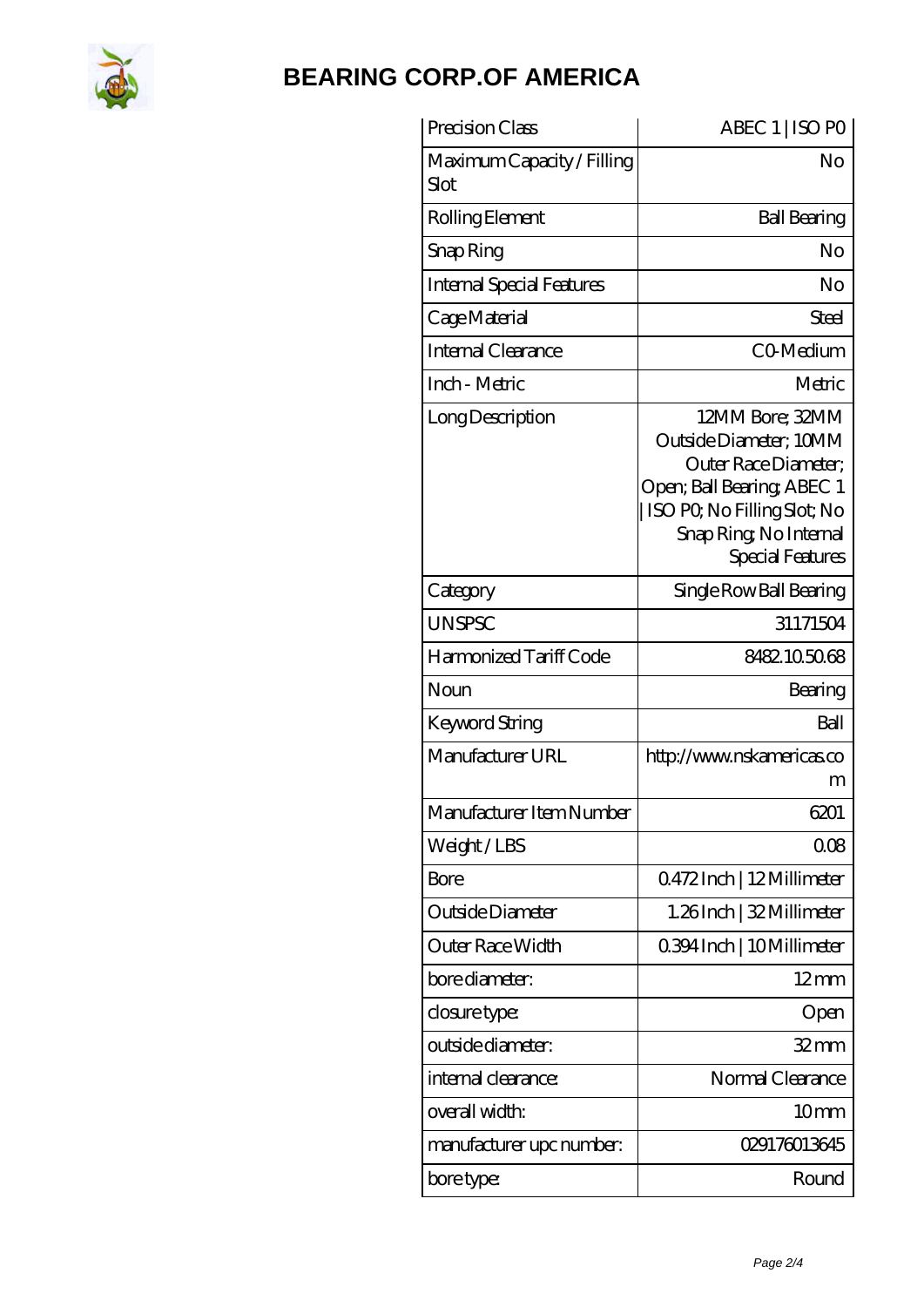

## **BEARING CORP.OF AMERICA**

| <b>SRI</b>                     | 301             |
|--------------------------------|-----------------|
| hidYobi                        | 6201            |
| LangID                         | 1               |
| $D_{-}$                        | 32              |
| <b>SREX</b>                    | 00 <sup>3</sup> |
| $\mathbf{B}$                   | 10              |
| damin                          | 16              |
| hidTable                       | ecat_NSRDGB     |
| Oil rpm                        | 28000           |
| <b>SRE</b>                     | 316             |
| mass                           | 0037            |
| GRS rpm                        | 22000           |
| ra                             | 06              |
| <b>SRIX</b>                    | 0015            |
| $D_a$                          | 28              |
| <b>SRIN</b>                    | $\overline{O}$  |
| CO                             | 305             |
| fo                             | 123             |
| <b>SREN</b>                    | 0               |
| DE                             | 27.953          |
| Prod_Type3                     | DGBB_SR_OT      |
| DA_                            | 5953            |
| bomp                           | 0               |
| $Z_{-}$                        | 7               |
| yobi                           | 6201            |
| $C_{conv}$                     | 6800            |
| ALPHA_                         | $\mathcal{O}$   |
| SDM                            | 22              |
| $\Gamma$                       | 06              |
| <b>KBRG</b>                    | 6101            |
| <b>SBRG</b>                    | $\mathbf{z}$    |
| $DI$ <sub><math>-</math></sub> | 16047           |